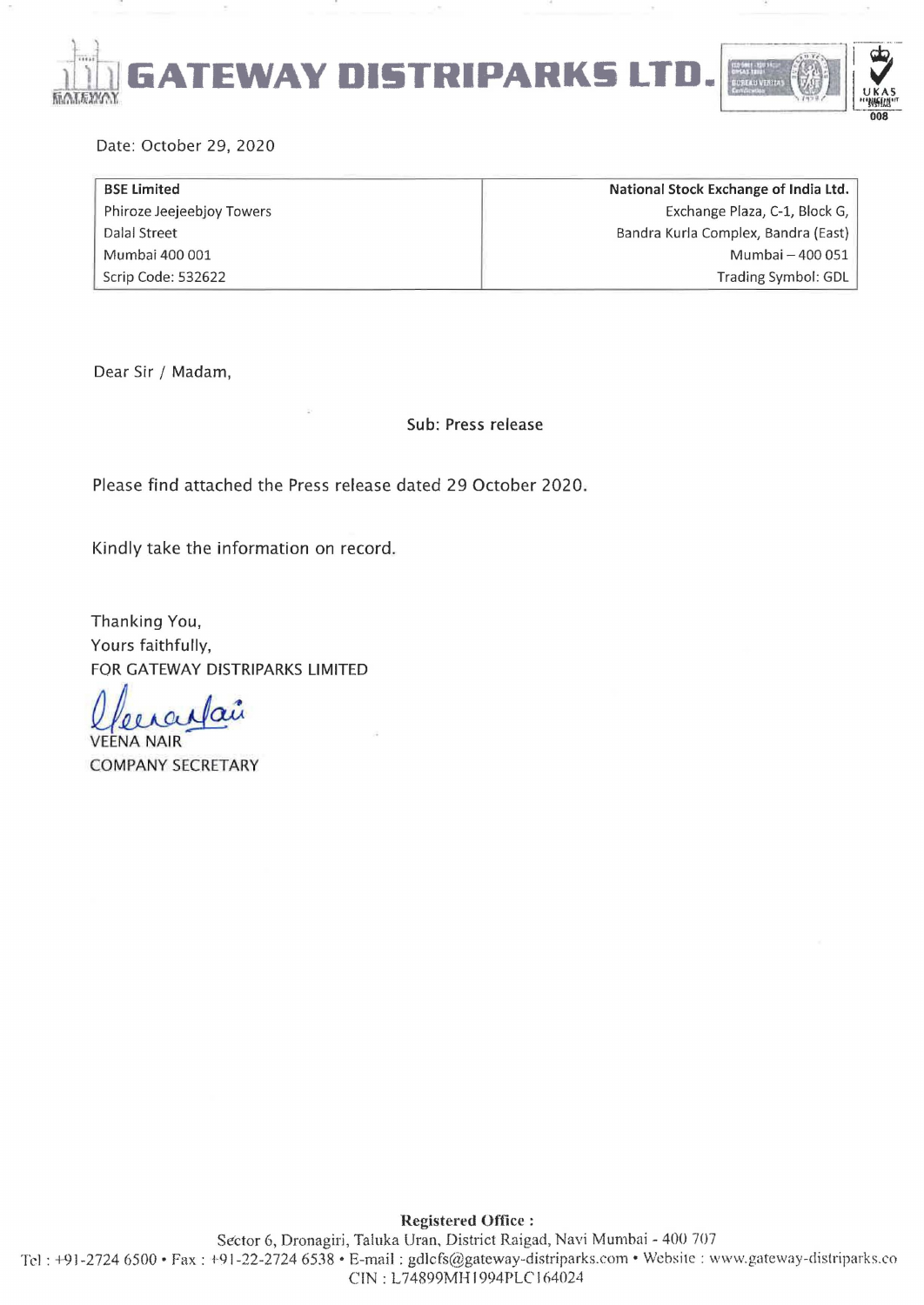

**Press Release For Immediate Release**

# **Amid Pandemic, Gateway Distriparks Posts 5% Increase in Total Income on sequential basis**

## **Q2 FY21 vs Q1 FY21:**

- **Total Income increased by 5% to Rs. 266.96 Crores from Rs. 254.32 Crores**
- **Consolidated EBITDA stood at Rs. 69.68 Crores as compared to Rs. 71.45 Crores**
- **Consolidated EBITDA margin stood at 26.1% viz-a-viz 28.1%**
- **CFS operational EBITDA at Rs. 26.43 Crores as compared to Rs. 27.93 Crores**
- **Rail operational EBITDA at Rs. 42.94 Crores as compared to Rs. 41.0 Crores**
- **Further prepaid NCDs of Rs. 118.19 Crores (including interest) during the quarter**

**Mumbai/Delhi, October 29th, 2020:** Gateway Distriparks Limited (GDL) a leading integrated inter-modal logistics facilitator in India today announced its unaudited financial results for the quarter and half year ended September 30<sup>th</sup>, 2020.

### **Key Consolidated Financial Highlights:**

| <b>Particulars (Rs. Crs)</b> | <b>Q2FY21</b> | <b>Q1FY21</b> |
|------------------------------|---------------|---------------|
| <b>Total Income</b>          | 266.96        | 254.32        |
| <b>EBIDTA</b>                | 69.68         | 71.45         |
| <b>EBIDTA Margin</b>         | 26.1%         | 28.1%         |
| <b>PBT</b>                   | 15.15         | 15.04         |
| <b>PBT Margin</b>            | 5.7%          | 5.9%          |
| <b>PAT</b>                   | 4.26          | 11.12         |
| <b>PAT Margin</b>            | 1.6%          | 4.4%          |

**Key Operational Highlights:**

| <b>Particulars</b>   | <b>Throughput (TEUs)</b> |               |       | <b>Revenues (Rs. Crs)</b> |               |       | <b>EBITDA/ TEU (Rs./TEU)</b> |               |                               |
|----------------------|--------------------------|---------------|-------|---------------------------|---------------|-------|------------------------------|---------------|-------------------------------|
|                      | <b>Q2FY21</b>            | <b>Q1FY21</b> | QoQ%  | <b>Q2FY21</b>             | <b>Q1FY21</b> | QoQ%  | <b>Q2FY21</b>                | <b>O1FY21</b> | Q <sub>0</sub> Q <sub>%</sub> |
| <b>Rail Business</b> | 56,135                   | 47,555        | 18.0% | 175.47                    | 158.55        | 10.7% | 7.649                        | 8,622         | $-11.3%$                      |
| <b>CFS Business</b>  | 78,280                   | 64,821        | 20.8% | 87.05                     | 94.23         | -7.6% | 3,376                        | 4.309         | $-21.7%$                      |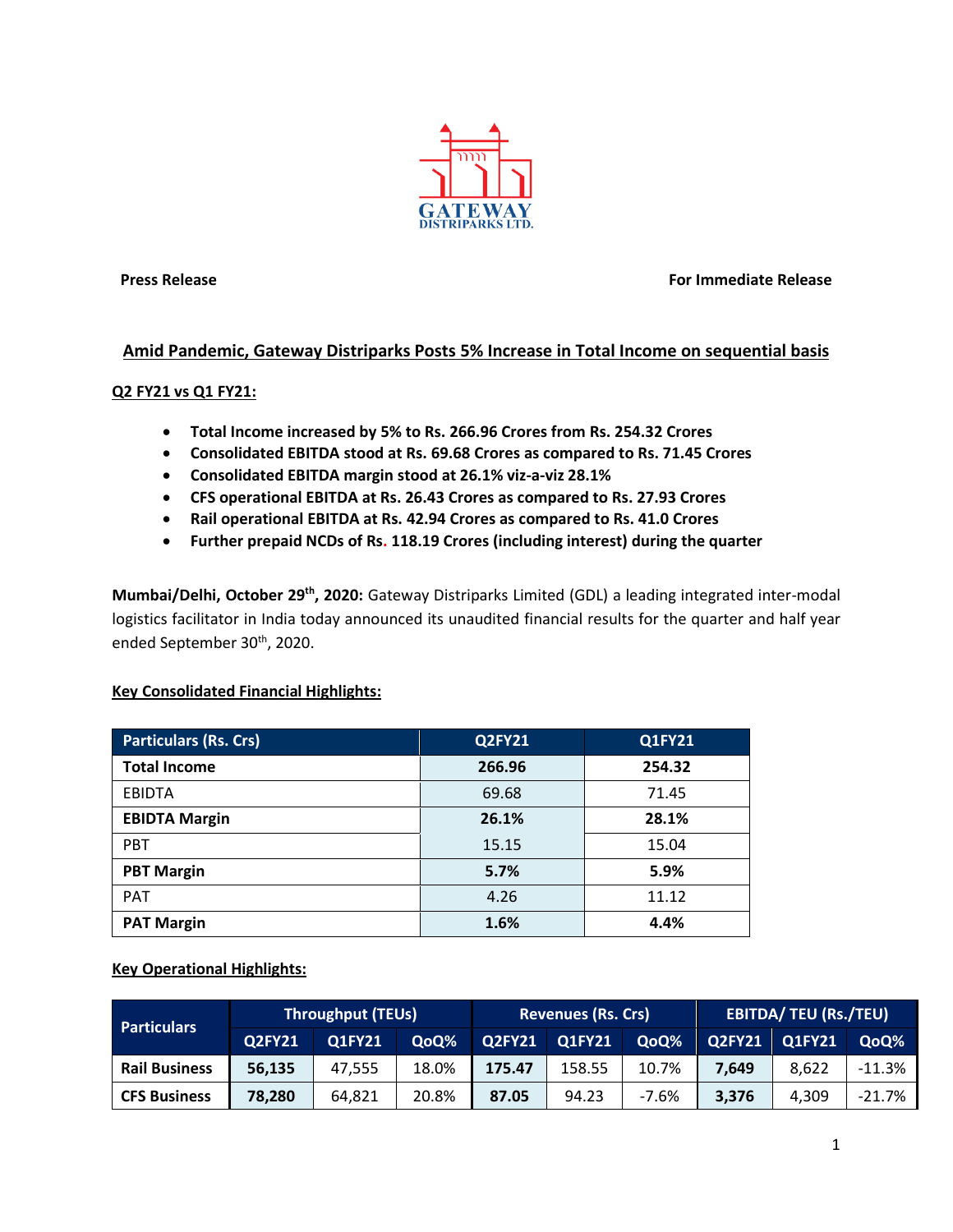## **Other Highlights:**

- **Prepaid total NCDs of Rs. 118.19 Crores (including interest) in Q2 FY21**
- **Net Debt** as on September 30, 2020 stands at Rs. 509 Crores against Rs. 681 Crores as on March 31, 2020
- **Gateway Rail Freight Limited Q2 FY21 financial performance:**
	- **Revenues** were Rs. 175.47 Crores
	- **EBITDA** was Rs. 42.94 Crores and **EBITDA margin** stood at 24.5%
	- **PAT** was Rs. 17.24 Crores and **PAT Margin** stands at 9.8%
- **CFS business Q2 FY21 financial performance:**
	- **Revenues** were Rs. 87.05 Crores
	- **EBITDA** was Rs. 26.43 Crores with an **EBITDA margin** of 30.4%
	- **Net Loss** (**after tax, including on dividend income**) was Rs. 11.44 Crores
- **Snowman Logistics Q2 FY21 financial performance:**
	- **Revenues** were Rs. 57.69 Crores
	- **EBITDA** was Rs. 14.80 Crores and **EBITDA margin** stood at 25.7%
	- **Net Loss** was Rs. 1.70 Crores

### **Rights Issue and Debt reduction**

In August 2020, the company successfully raised Rs. 116 crore via rights issue. The fund proceeds were used towards prepayment of NCDs totalling to Rs. 118.19 Crores (including interest). The consolidated debt has now reduced from Rs. 681 Crores as on March 31, 2020 to Rs. 509 Crores as on 30<sup>th</sup> September 2020.

### **Business Restructuring**

In September 2020, the Board of Directors of the Company have approved the proposed composite scheme of amalgamation to reverse merge Gateway Distriparks Limited (GDL) into its subsidiary Gateway Rail Freight Ltd (GRFL). Post this restructuring exercise, GDL would be delisted and GRFL would be listed and renamed later. The rationale behind the business restructuring is to drive operational synergies and cost efficiencies, improve cash flows and debt servicing ability of the new merged entity GRFL and reduce statutory and regulatory compliances. This step goes in line with company's yearlong effort targeted to unlock value while aggressively eyeing reduction of debt.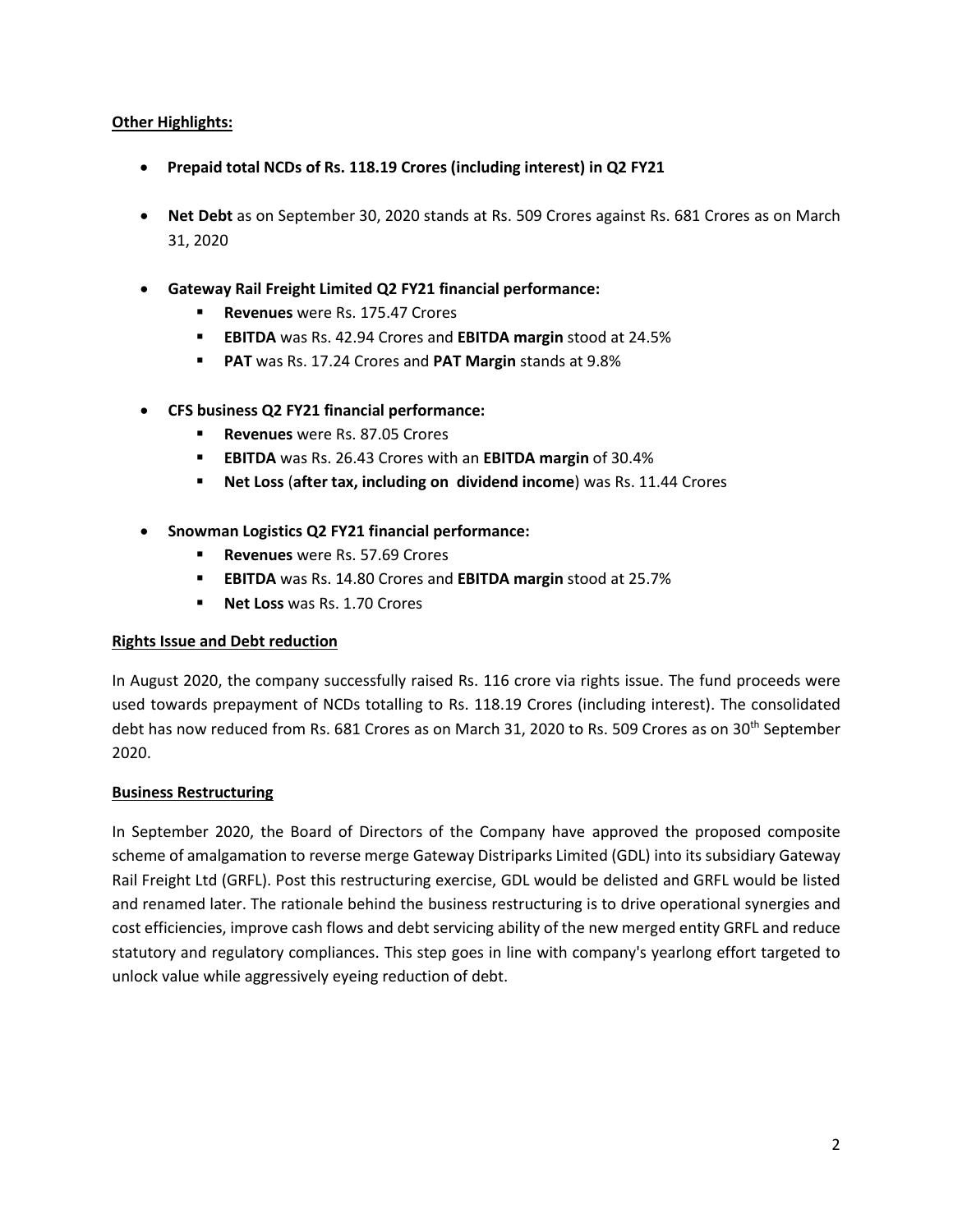# **Commenting on the performance, Mr. Prem Kishan Dass Gupta, Chairman & Managing Director, commented**,

*"First I would like to thank our shareholders for supporting the rights issue. Through our internal accruals and money raised through rights issue, we have completed prepayment of A1 series NCDs totalling to Rs. 250 crores since January 2020. This significant deleveraging of our balance sheet will allow us to focus on future growth opportunities through capex towards satellite rail terminals.*

*The business restructuring will enhance our future cash flows significantly and provide us flexibility for ramping up our business operations. The new structure will enable us to grow our Rail intermodal logistics business faster and capitalize on new growth opportunities. This restructuring enables the company to realize its full potential, whilst rationalizing the cost base which will create value for all our shareholders. Restructuring will also enable us to remain focused on operational and technological advancesto maintain and extend our leadership positions.*

*Industry dynamics dictates that rail transport will continue to gain transportation share at the cost of the road mode. Government also recognises that modal shift from road to rail freight has significant potential to help improve efficiency for transportation of goods as well as reduce carbon emissions. Ministry of Railways recently announced that it is proactively taking efforts and working aggressively to attract wider share of freight with an aim to increase its modal share of freight to up to 40%. This shall benefit us due to our multimodal capabilities to cater our customers who are increasingly demanding integrated logistics solutions.*

*The performance for the quarter has been as per our expectations. We continue to see a month on month improvement in business parameters thereby gives us hope of sustained recovery over the future quarters. A robust Balance Sheet combined with our strategically located state of the art infrastructure alongside the Western DFC will help us to capitalize on the future growth opportunities.*"

# **About Gateway Distriparks Limited (GDL)**

Gateway Distriparks Limited is an integrated inter-modal logistics service provider. It operates four container freight stations located at Navi Mumbai, Chennai, and Krishnapatnam and two container freight stations at Kochi and Visakhapatnam, through its subsidiaries, Gateway Distriparks (Kerala) Limited and Gateway East India Private Limited, respectively. As of September 30, 2020, we also own a fleet of 193 trailers for transportation between maritime ports and the CFSs. In addition, our subsidiary, Gateway Rail Freight Limited ("GRFL"), provides container rail transportation service between the maritime ports at Nhava Sheva, Mundra, and Pipavav and the four inland container depots owned and operated by it at Gurugram, Ludhiana, Faridabad, and Viramgam, and additionally operates a domestic terminal at Navi Mumbai. As of September 30, 2020, GRFL operates a fleet of 31 trainsets along with 338 trailers which facilitate last-mile pick-up and delivery of cargo.

For more information please visit [www.gateway-distriparks.com](http://www.gateway-distriparks.com/)